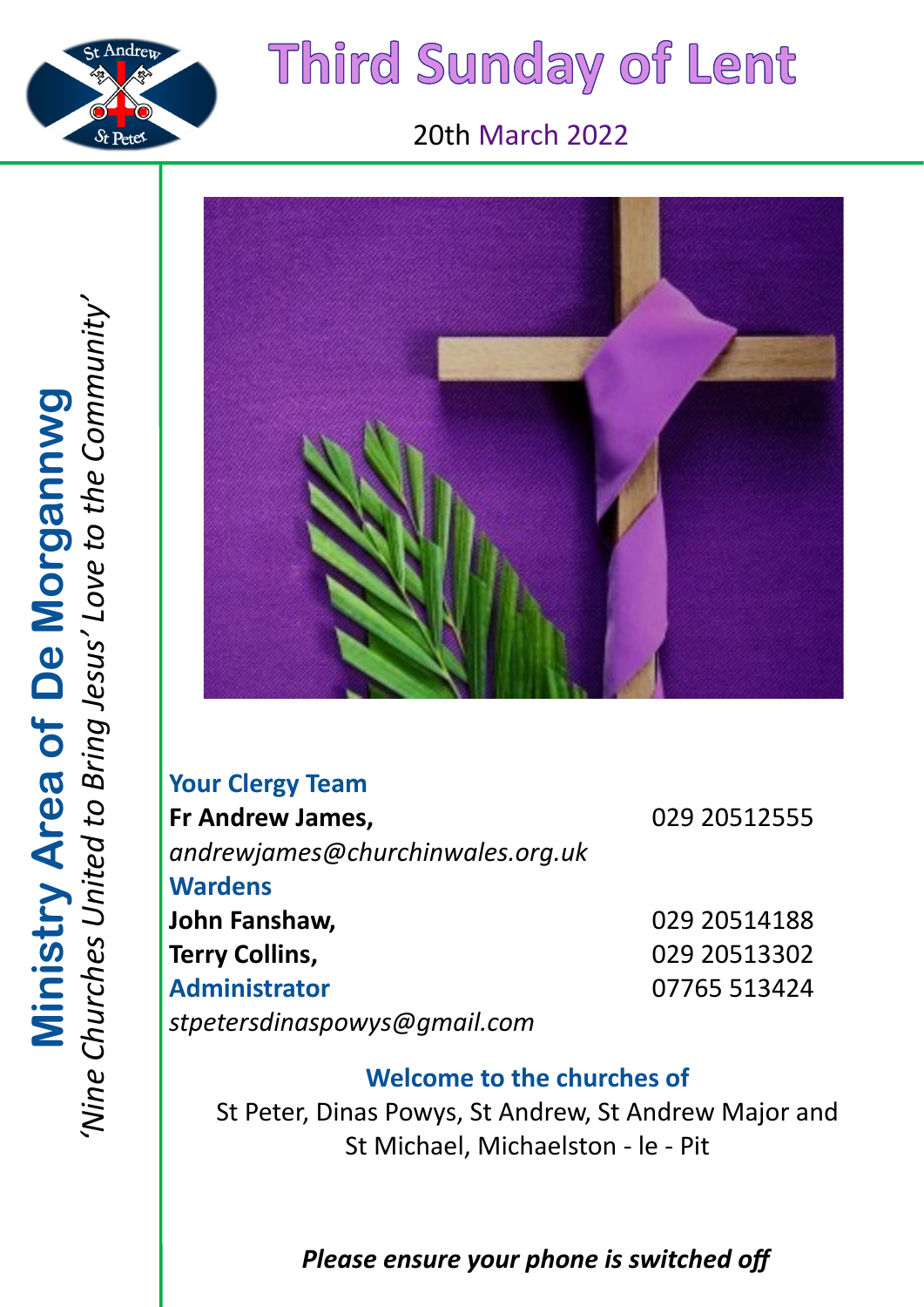#### **Collect**

Almighty God, whose most dear Son went not up to joy but first he suffered pain, and entered not into glory before he was crucified: mercifully grant that we, walking in the way of the cross, may find it none other than the way of life and peace; through Jesus Christ your Son our Lord, who is alive and reigns with you and the Holy Spirit, one God, now and for ever.

#### **Amen**



#### **A reading from Isaiah 55. 1-9**

Ho, everyone who thirsts, come to the waters; and you that have no money, come, buy and eat! Come, buy wine and milk without money and without price. Why do you spend your money for that which is not bread, and your labour for that which does not satisfy? Listen carefully to me, and eat what is good, and delight yourselves in rich food. Incline your ear, and come to me; listen, so that you may live. I will make with you an everlasting covenant, my steadfast, sure love for David. See, I made him a witness to the peoples, a leader and commander for the peoples. See, you shall call nations that you do not know, and nations that do not know you shall run to you, because of the LORD your God, the Holy One of Israel, for he has glorified you.

Seek the LORD while he may be found, call upon him while he is near; let the wicked forsake their way, and the unrighteous their thoughts; let them return to the LORD, that he may have mercy on them, and to our God, for he will abundantly pardon. For my thoughts are not your thoughts, nor are your ways my ways, says the LORD. For as the heavens are higher than the earth, so are my ways higher than your ways and my thoughts than your thoughts.

*This is the word of the Lord*

*R* **Thanks be to God**



#### **A reading from 1 Corinthians 10. 1-13**

I do not want you to be unaware, brothers and sisters, that our ancestors were all under the cloud, and all passed through the sea, and all were baptized into Moses in the cloud and in the sea, and all ate the same spiritual food, and all drank the same spiritual drink. For they drank from the spiritual rock that followed them, and the rock was Christ. Nevertheless, God was not pleased with most of them, and they were struck down in the wilderness.

Now these things occurred as examples for us, so that we might not desire evil as they did. Do not become idolaters as some of them did; as it is written, 'The people sat down to eat and drink, and they rose up to play.' We must not indulge in sexual immorality as some of them did, and twenty-three thousand fell in a single day. We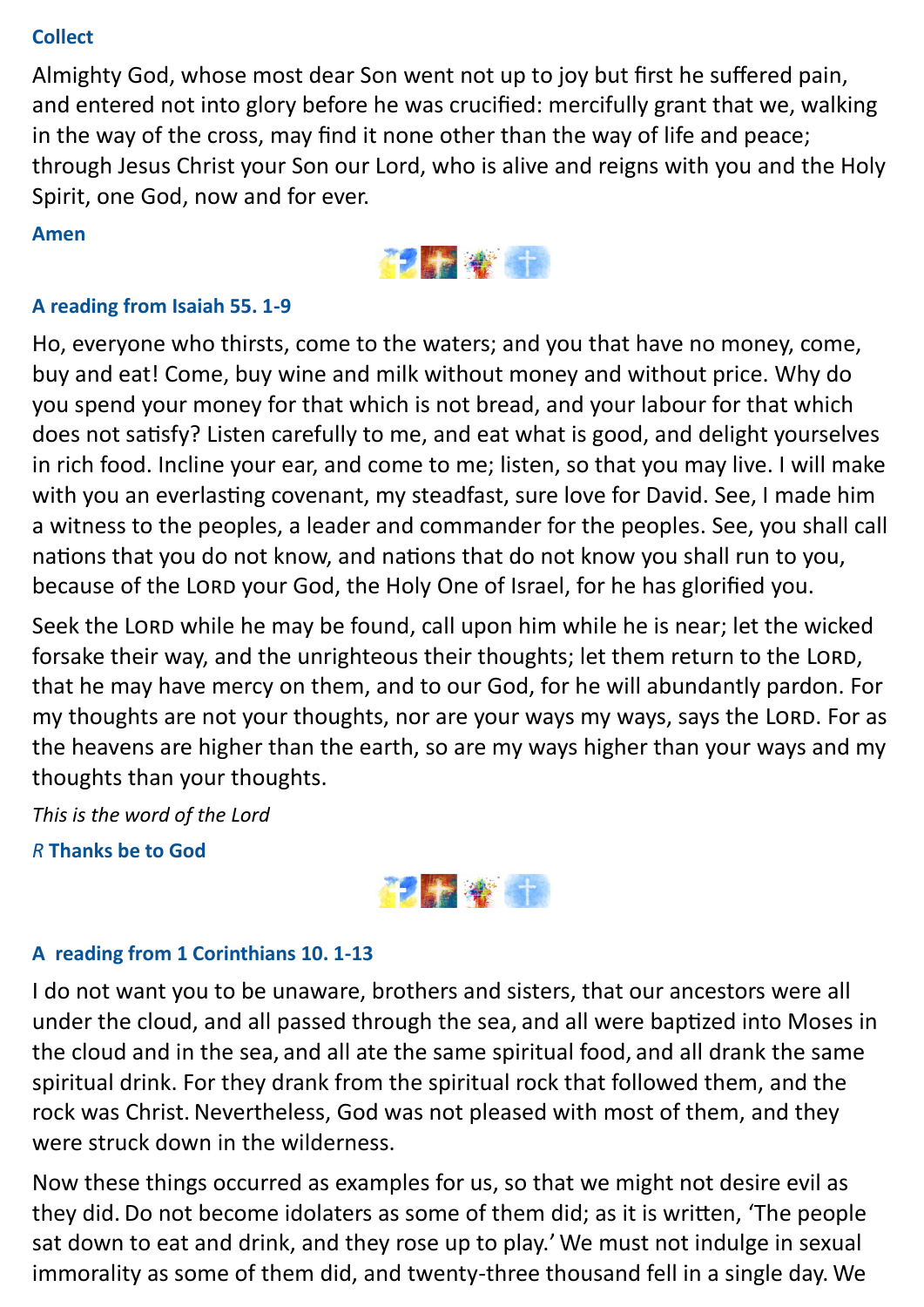must not put Christ to the test, as some of them did, and were destroyed by serpents. And do not complain as some of them did, and were destroyed by the destroyer. These things happened to them to serve as an example, and they were written down to instruct us, on whom the ends of the ages have come. So if you think you are standing, watch out that you do not fall. No testing has overtaken you that is not common to everyone. God is faithful, and he will not let you be tested beyond your strength, but with the testing he will also provide the way out so that you may be able to endure it.

*This is the word of the Lord R* **Thanks be to God**



#### **The Gospel**

## **Listen to the Gospel of Christ according to Luke 13. 1-9** *R* **Glory to you, O Lord**

At that very time there were some present who told him about the Galileans whose blood Pilate had mingled with their sacrifices. He asked them, 'Do you think that because these Galileans suffered in this way they were worse sinners than all other Galileans?No, I tell you; but unless you repent, you will all perish as they did. Or those eighteen who were killed when the tower of Siloam fell on them - do you think that they were worse offenders than all the others living in Jerusalem? No, I tell you; but unless you repent, you will all perish just as they did.'

Then he told this parable: 'A man had a fig tree planted in his vineyard; and he came looking for fruit on it and found none. So he said to the gardener, "See here! For three years I have come looking for fruit on this fig tree, and still I find none. Cut it down! Why should it be wasting the soil?" He replied, "Sir, let it alone for one more year, until I dig round it and put manure on it. If it bears fruit next year, well and good; but if not, you can cut it down." '

*This is the Gospel of the Lord R* **Praise be to thee O Christ**



#### **Post Communion Prayer**

We beseech you, almighty God, look upon the heartfelt desires of your humble servants, and stretch forth the right hand of your majesty, to be our defence against all our enemies; through Jesus Christ our Lord.

**Amen**